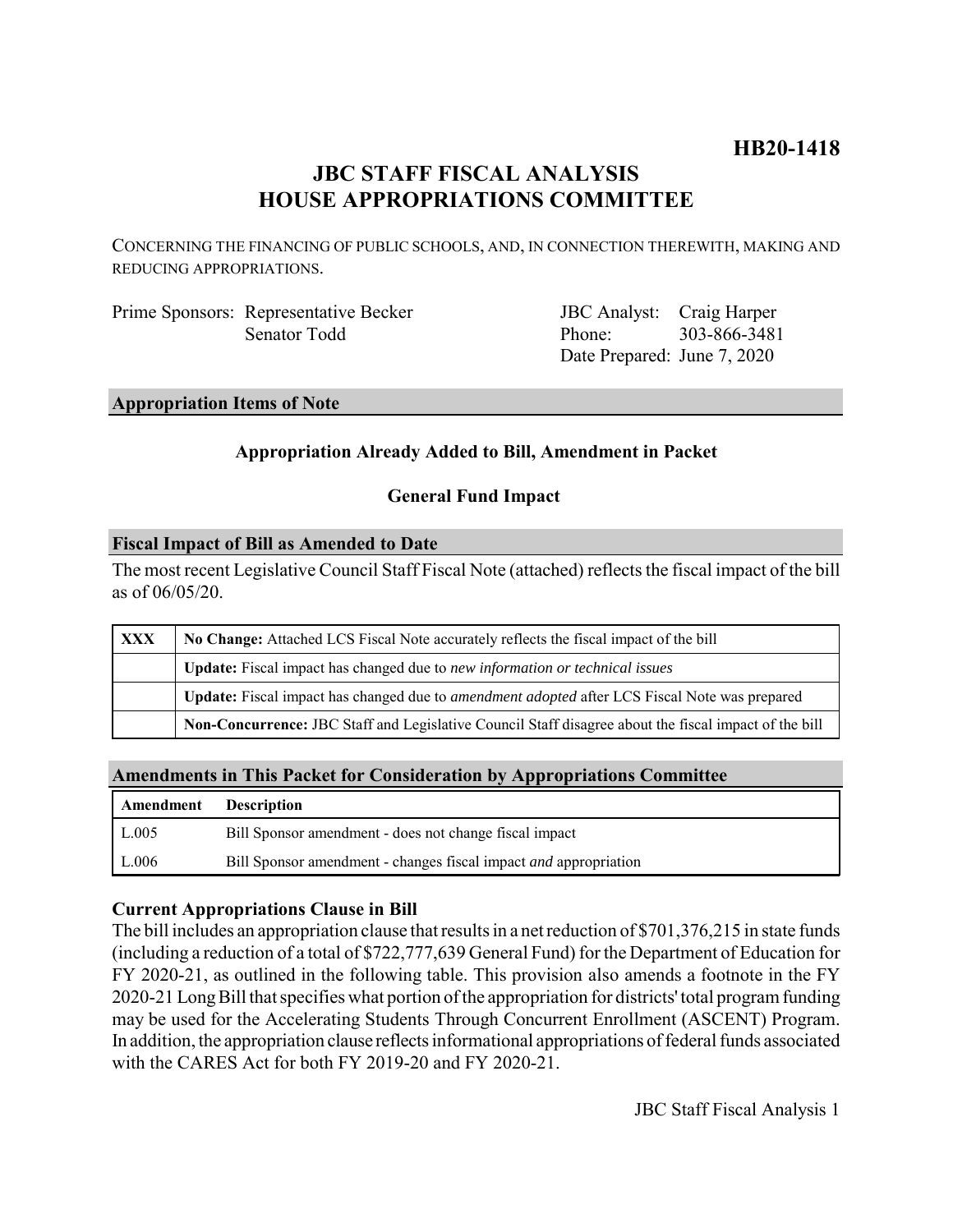# **HB20-1418 JBC Staff Analysis**

| H.B. 20-1418: FY 2020-21 Appropriations to Department of Education                       |                   |            |                                                                                |  |  |  |
|------------------------------------------------------------------------------------------|-------------------|------------|--------------------------------------------------------------------------------|--|--|--|
| <b>Purpose</b>                                                                           | Amount            | <b>FTE</b> | <b>Fund Source</b>                                                             |  |  |  |
| Section 49: Appropriation for B.E.S.T. Program Lease Purchase Payments                   |                   |            |                                                                                |  |  |  |
| Public School Capital Construction Assistance<br>Board - Lease Payments                  | \$15,000,000      | 0.0        | Cash Funds - Public School<br>Capital Construction<br>Assistance Fund (PSCCAF) |  |  |  |
| Section 50: Appropriation Adjustments to the FY 2020-21 Long Bill                        |                   |            |                                                                                |  |  |  |
| (a) Local School Food Purchasing Programs                                                | $(\$675,255)$     | (0.4)      | General Fund                                                                   |  |  |  |
| (b) Counselor Corps Grant Program (for Student<br>Aid Application Completion Assistance) | (250,000)         | 0.0        | General Fund                                                                   |  |  |  |
| (c) Computer Science Education Grants                                                    | (250,000)         | 0.0        | General Fund                                                                   |  |  |  |
| (d) Grow Your Own Educator Program                                                       | (22, 933)         | (0.3)      | General Fund                                                                   |  |  |  |
| (e) Public School Capital Construction Assistance<br>Board - Cash Grants                 | (100,000,000)     | 0.0        | Cash Funds - PSCCAF                                                            |  |  |  |
| (f) K-5 Social and Emotional Health Program                                              | (2,500,000)       | (1.0)      | Cash Funds - Marijuana Tax<br>Cash Fund                                        |  |  |  |
| (g) Retaining Teachers Grant Program                                                     | (2,500,000)       | (1.0)      | Cash Funds - Retaining<br><b>Teachers Fund</b>                                 |  |  |  |
| (h) Advanced Placement Incentives Pilot Program                                          | (262,763)         | (0.3)      | Cash Funds - State Education<br>Fund (SEF)                                     |  |  |  |
| Section 51: Appropriation for State Share of Districts' Total Program Funding            |                   |            |                                                                                |  |  |  |
| (a) State Share of Districts' Total Program Funding                                      | $(\$721,579,451)$ | 0.0        | General Fund                                                                   |  |  |  |
| (b) State Share of Districts' Total Program Funding                                      | 102,800,000       | 0.0        | Cash Funds - State Public<br>School Fund (SPSF)                                |  |  |  |
| (b) State Share of Districts' Total Program Funding                                      | 6,664,187         | 0.0        | Cash Funds - SEF                                                               |  |  |  |
| Section 52: Adjustments to Long Bill Footnote Detailing Funding for the ASCENT Program   |                   |            |                                                                                |  |  |  |
| <b>Section 53: Appropriation for Audit Payments to School Districts</b>                  |                   |            |                                                                                |  |  |  |
| School District Audit Payments                                                           | \$2,200,000       | 0.0        | Cash Funds - SPSF                                                              |  |  |  |
| Totals*                                                                                  | (S701, 376, 215)  | (3.0)      | <b>Total Funds</b>                                                             |  |  |  |
|                                                                                          | (722, 777, 639)   |            | General Fund                                                                   |  |  |  |
|                                                                                          | 21,401,424        |            | Cash Funds - Multiple                                                          |  |  |  |

\* Please note that Section 54 includes the following informational appropriations of federal funds associated with the CARES Act*:* (1) a total of \$630,993,782 *for FY 2019-20* (including \$510,000,000 from the Coronavirus Relief Fund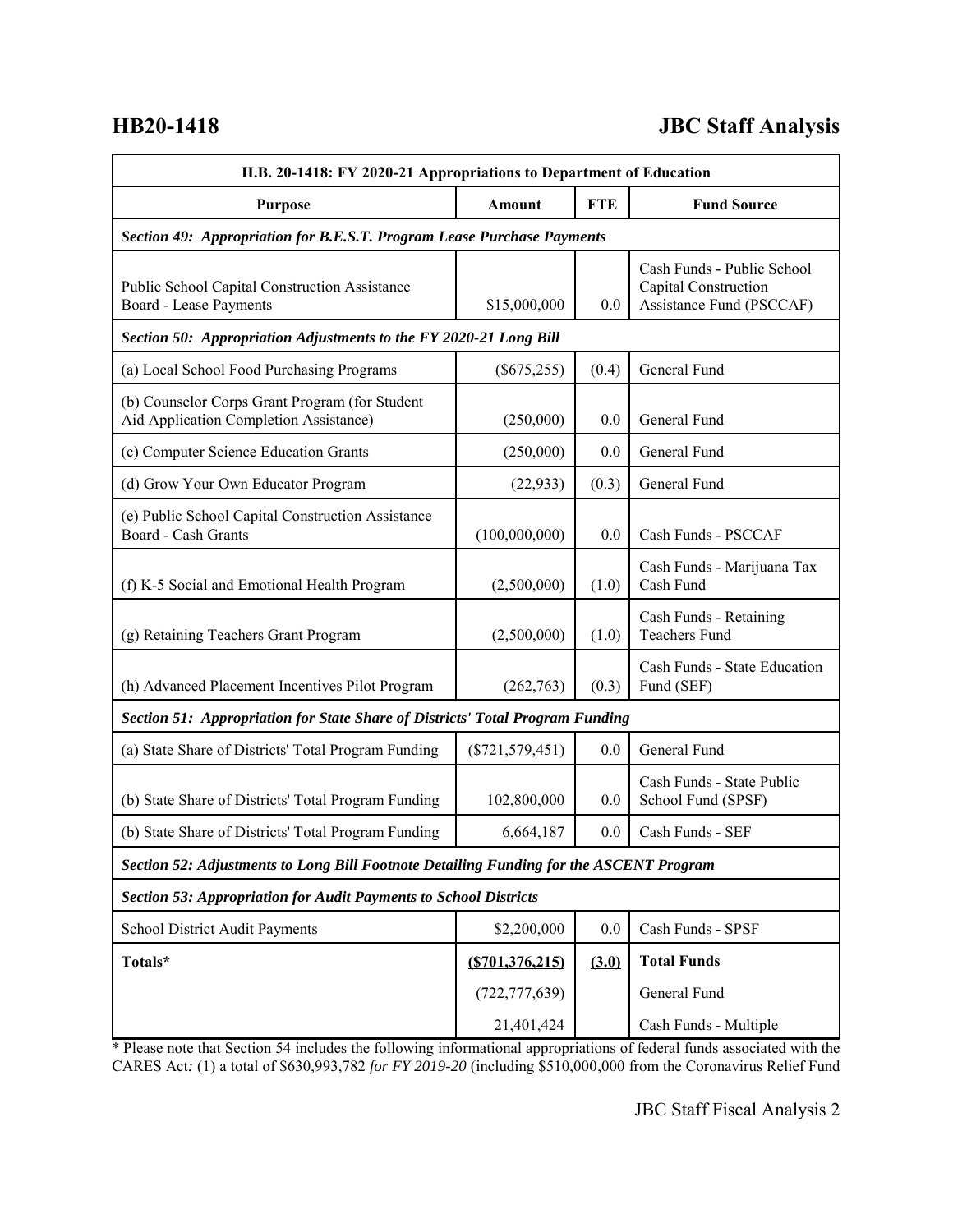# **HB20-1418 JBC Staff Analysis**

and \$120,993,782 from the Elementary and Secondary School Emergency Fund); and (2) \$37,000,000 *for FY 2020-21* from the Coronavirus Relief Fund. (As discussed below, sponsor amendment L.005 would instead reflect the \$120,993,782 from the Elementary and Secondary School Emergency Fund as a FY 2020-21, rather than FY 2019-20, appropriation.)

## **Description of Amendments in This Packet**

- **L.005** Bill Sponsor amendment **L.005** (attached) makes the following technical corrections to the bill: (1) adjusts the statutes directing cash grants appropriations under the Building Excellent Schools Today (B.E.S.T. Program) for FY 2020-21 to align with the bill's appropriations clause; and (2) reflect the informational appropriation of \$120,993,782 federal funds from the Elementary and Secondary School Emergency Fund as an FY 2020-21, rather than FY 2019-20, appropriation. Legislative Council Staff and JBC Staff agree that amendment L.005 does not change the fiscal impact of the bill as described in the Legislative Council Staff Fiscal Note dated June 5, 2020.
- **L.006** Bill Sponsor amendment **L.006** (attached) reduces the *FY 2019-20* appropriation for the Quality Teacher Recruitment Program by \$1.0 million cash funds from the State Education Fund. The amendment appropriates those funds for the State Share of Districts' Total Program Funding line item *for FY 2020-21* and makes corresponding changes to the statutory "target" number for total program funding in FY 2020-21. Legislative Council Staff and JBC Staff agree that the amendment would reduce the budget stabilization factor by \$1.0 million in FY 2020-21 relative the amount discussed in the Legislative Council Staff Fiscal Note.

The two amendments are independent of one another and the Committee could adopt either one or both of the amendments.

## **Points to Consider**

## *General Fund Impact*

The Joint Budget Committee has proposed a budget package for FY 2020-21 that includes a reduction of \$723.8 million in General Fund appropriations to be included in this bill. As reflected above, the bill includes appropriation reductions of \$722.8 million General Fund for FY 2020-21. However, the bill also repeals the Grow Your Own Educator Program created in H.B. 18-1309 (Programs to Address Educator Shortages), which makes \$1.0 million appropriated to support that program in FY 2018-19 (that included roll-forward authority but remains unspent) available for other uses in FY 2020-21.

## *Revenue Source*

The bill increases the statutory cap on the Department's annual debt service payments for the B.E.S.T. program to \$125.0 million in FY 2020-21 and subsequent years (an increase of \$15.0 million above the current law amount of \$110.0 million). Current law caps the state share of annual lease payments to no more than 50.0 percent of the statutory cap on the *total lease payments* (that